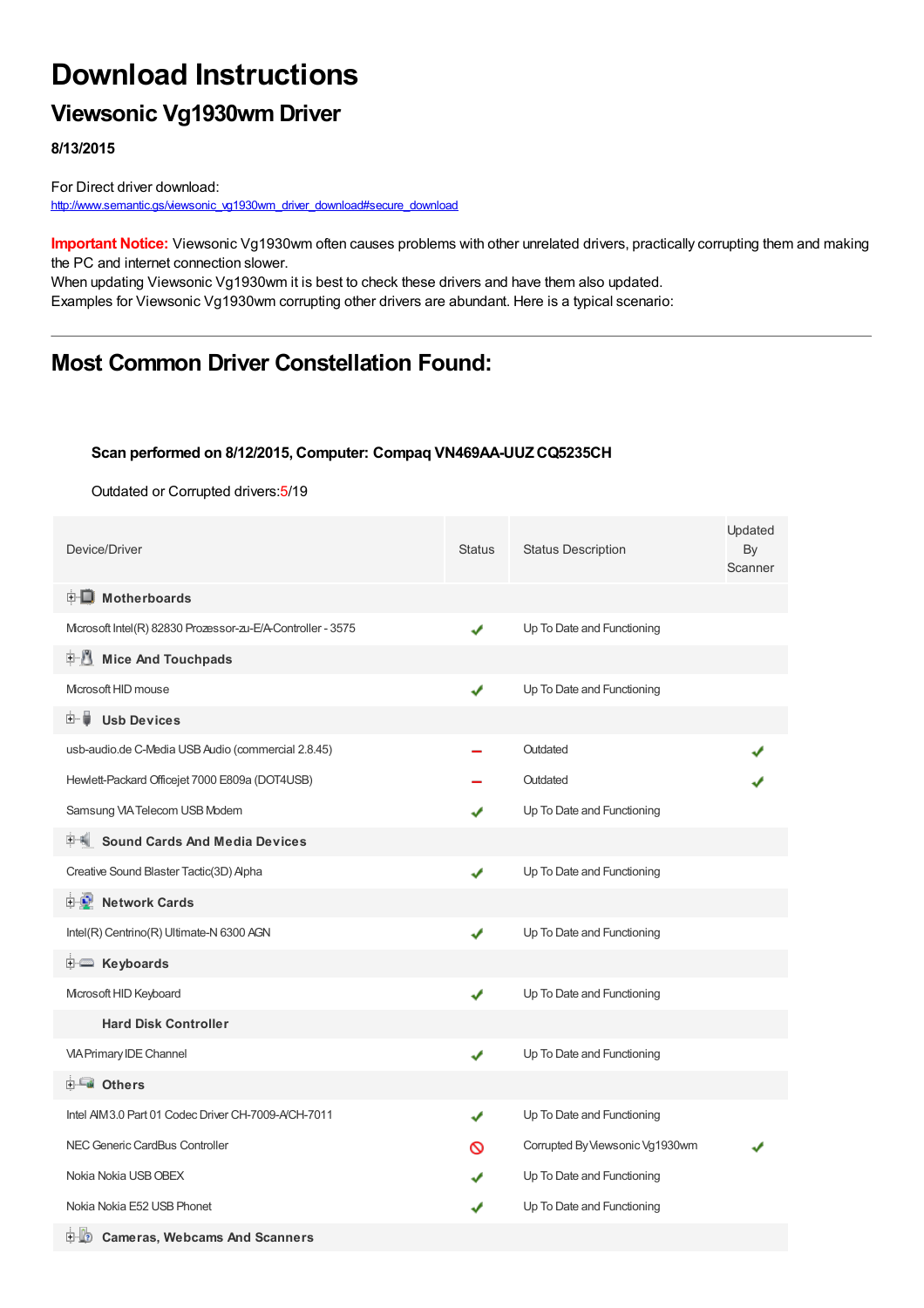| Canon Canon MP560 ser                                          |   | Up To Date and Functioning      |  |  |  |  |
|----------------------------------------------------------------|---|---------------------------------|--|--|--|--|
| <b>Dideo Cards</b>                                             |   |                                 |  |  |  |  |
| ATI RADEON X600 Series Secondary (Mcrosoft Corporation - WDDM) |   | Outdated                        |  |  |  |  |
| <b>E</b> Input Devices                                         |   |                                 |  |  |  |  |
| Logitech USB-HID (Human Interface Device)                      | ര | Corrupted By Viewsonic Vg1930wm |  |  |  |  |
| <b>E-19 Port Devices</b>                                       |   |                                 |  |  |  |  |
| hspa Modem Application1 port (COM4)                            | J | Up To Date and Functioning      |  |  |  |  |
| Monitors<br>由…                                                 |   |                                 |  |  |  |  |
| Sony Digital Flat Panel (1024x768)                             | J | Up To Date and Functioning      |  |  |  |  |
| <b>Devices</b> Mobile Phones And Portable Devices              |   |                                 |  |  |  |  |
| <b>Acer NOKIA</b>                                              |   | Up To Date and Functioning      |  |  |  |  |

## **Viewsonic Vg1930wm Driver Models:**

| <b>Driver Model</b>                     | <b>Original</b><br><b>Upload Date</b> | Last<br><b>Modification</b> | <b>Driver File</b>                     | File<br>Size | <b>Most Compatible</b><br><b>Computer Model</b> | <b>Availabilty To</b><br><b>Scanner</b> |
|-----------------------------------------|---------------------------------------|-----------------------------|----------------------------------------|--------------|-------------------------------------------------|-----------------------------------------|
| Viewsonic Vg1930wm<br>801.184           | 2/3/2015                              | 8/5/2015                    | viewsonic vg1930wm-<br>801.184.exe     |              | 130kb Acer Aspire 9810,                         | ✔                                       |
| Viewsonic Vg1930wm<br>62629             | 8/19/2014                             | 8/2/2015                    | viewsonic vg1930wm-<br>62629.exe       |              | 116kb ICP/IEIMBA-Q454,                          | ✔                                       |
| <b>Viewsonic Vg1930wm</b><br>W72066     | 12/20/2014                            | 8/6/2015                    | viewsonic vg1930wm-<br>w72066.exe      | 97kb         | Panasonic CF-53AAC01FE.                         |                                         |
| Viewsonic Vg1930wm<br>E1.1371.16        | 1/9/2015                              | 8/5/2015                    | -e1.1371.16.exe                        | 41kb         | HPFK484AAR-ABA m9400t,                          | ✔                                       |
| Viewsonic Vg1930wm<br>F60484            | 10/27/2014                            | 8/2/2015                    | viewsonic vg1930wm-<br>f60484.exe      | 51kb         | Sony VPOF12YFX,                                 | ✔                                       |
| Viewsonic Vg1930wm<br>2.11.1663         | 8/28/2014                             | 8/9/2015                    | viewsonic vg1930wm-<br>2.11.1663.exe   |              | 146kb Gateway 4800 Series,                      | ✔                                       |
| <b>Viewsonic Vg1930wm</b><br>E2.11.1690 | 12/14/2014                            | 8/8/2015                    | viewsonic vg1930wm-<br>e2.11.1690.exe  | 34kb         | HP220-1100t,                                    | ✔                                       |
| Viewsonic Vg1930wm<br>3392.19           | 11/17/2014                            | 8/6/2015                    | viewsonic vg1930wm-<br>3392.19.exe     |              | 202kb Toshiba SATELLITE P300-160,               | ✔                                       |
| Viewsonic Vg1930wm<br>32642             | 7/26/2014                             | 8/6/2015                    | viewsonic vg1930wm-<br>32642.exe       |              | 109kb Sony POG-Z1XMP,                           | ✔                                       |
| Viewsonic Vg1930wm<br>2.12232           | 12/17/2014                            | 8/2/2015                    | viewsonic vg1930wm-<br>2.12232.exe     | 68kb         | Lenovo ThinkCentre M57p,                        | ✔                                       |
| Viewsonic Vg1930wm<br>42723             | 11/30/2014                            | 8/8/2015                    | viewsonic vg1930wm-<br>42723.exe       | 51kb         | LG G1-223YA2,                                   | ✔                                       |
| Viewsonic Vg1930wm<br>8081.19           | 9/26/2014                             | 8/7/2015                    | viewsonic vg1930wm-<br>8081.19.exe     |              | 196kb SAMSUNNP-R510-FS04NL,                     |                                         |
| Viewsonic Vg1930wm<br>20934             | 8/23/2014                             | 8/7/2015                    | viewsonic vg1930wm-<br>20934.exe       |              | 187kb Packard Bell IMEDIA 8006,                 | ✔                                       |
| Viewsonic Vg1930wm<br>S2.11.10          | 8/10/2014                             | 8/7/2015                    | rpk-s2.11.10.exe                       | 24kb         | IBM System x 3200 MB - [7328Z6S,                | ✔                                       |
| Viewsonic Vg1930wm<br>7042.11.1         | 9/21/2014                             | 8/7/2015                    | viewsonic vg1930wm-<br>7042.11.1.exe   |              | 134kb Viglen VIG615M                            | ✔                                       |
| Viewsonic Vg1930wm<br>1.1332.12.1       | 11/23/2014                            | 8/2/2015                    | viewsonic vg1930wm-<br>1.1332.12.1.exe |              | 138kb Lenovo ThinkCentre M90z,                  | ✔                                       |
| Viewsonic Vg1930wm<br>O2049             | 9/16/2014                             | 8/5/2015                    | viewsonic_vg1930wm-<br>o2049.exe       | 50kb         | BenQ Joybook A52,                               | ✔                                       |
| Viewsonic Vg1930wm<br>60000             | 12/18/2014                            | 8/3/2015                    | viewsonic_vg1930wm-<br>60000.exe       | 56kb         | <b>IBM</b> ThinkPad R51e,                       | ✔                                       |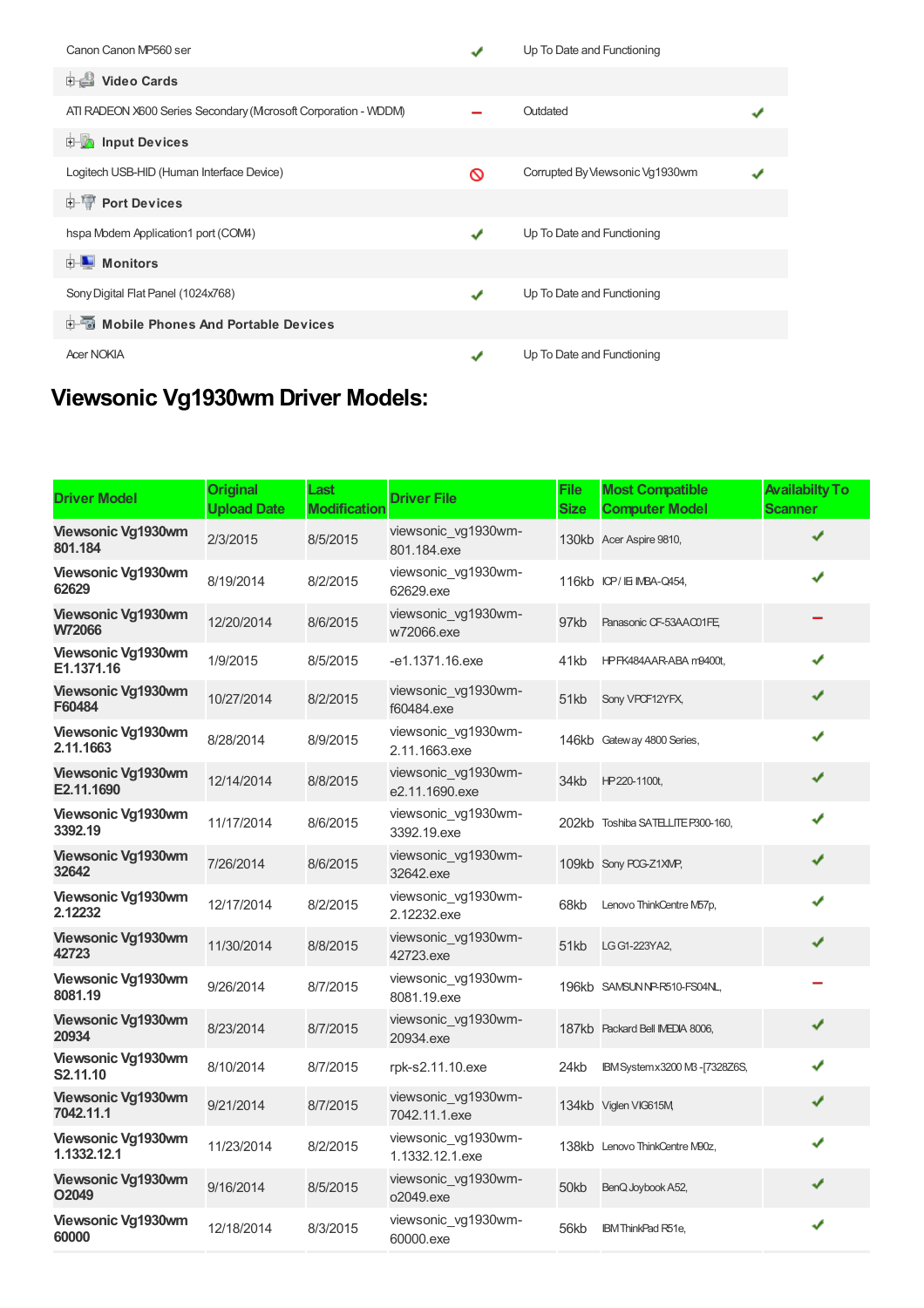| Viewsonic Vg1930wm<br>40233        | 9/6/2014   | 8/3/2015  | viewsonic_vg1930wm-<br>40233.exe      | 106kb | Compaq PS245AA-ABF SR1339FR<br>FR510, | ✔ |
|------------------------------------|------------|-----------|---------------------------------------|-------|---------------------------------------|---|
| Viewsonic Vg1930wm<br>Y71.1740     | 10/6/2014  | 8/3/2015  | pnyyznac-y71.1740.exe                 | 39kb  | HP Presario 2200,                     | ✔ |
| Viewsonic Vg1930wm<br>31.1042.1    | 8/27/2014  | 8/3/2015  | viewsonic_vg1930wm-<br>31.1042.1.exe  | 36kb  | Fujitsu ESPRIMO E7935,                | ✔ |
| Viewsonic Vg1930wm<br>G32344       | 1/5/2015   | 8/8/2015  | viewsonic_vg1930wm-<br>g32344.exe     | 20kb  | Sony VPCEA1S1R,                       | ✔ |
| Viewsonic Vg1930wm<br>3677         | 10/13/2014 | 8/8/2015  | xeaxw-3677.exe                        | 20kb  | Packard Bell EasyNote TK36,           | ✔ |
| Viewsonic Vg1930wm<br>2.1232.14    | 1/19/2015  | 8/2/2015  | bbcbgr-2.1232.14.exe                  |       | 142kb HPHP Pavilion g7 Notebook PC,   | ✔ |
| Viewsonic Vg1930wm<br>H3863        | 7/28/2014  | 8/10/2015 | ekjksxa-h3863.exe                     |       | 192kb Sony VGN-NW230G,                | ✔ |
| Viewsonic Vg1930wm<br>732.142.1    | 12/17/2014 | 8/6/2015  | viewsonic_vg1930wm-<br>732.142.1.exe  | 71kb  | Acer TM6595,                          | ✔ |
| Viewsonic Vg1930wm<br>40322.1      | 9/1/2014   | 8/8/2015  | viewsonic vg1930wm-<br>40322.1.exe    | 76kb  | Packard Bell SPIRIT 4054,             | ✔ |
| Viewsonic Vg1930wm<br>1.1622       | 12/14/2014 | 8/7/2015  | viewsonic_vg1930wm-<br>1.1622.exe     | 34kb  | Intel D965GF,                         | ✔ |
| Viewsonic Vg1930wm<br>2.13060      | 9/5/2014   | 8/6/2015  | viewsonic_vg1930wm-<br>2.13060.exe    |       | 121kb Sony VPCF235FA,                 | ✔ |
| Viewsonic Vg1930wm<br>Q6322.18     | 12/31/2014 | 8/7/2015  | viewsonic_vg1930wm-<br>q6322.18.exe   | 48kb  | Acer Aspire 1820,                     | ✔ |
| <b>Viewsonic Vg1930wm</b><br>43883 | 1/16/2015  | 8/5/2015  | viewsonic_vg1930wm-<br>43883.exe      | 58kb  | Gateway P-6312 HSN,                   | ✔ |
| Viewsonic Vg1930wm<br><b>N768</b>  | 10/1/2014  | 8/1/2015  | viewsonic_vg1930wm-<br>n768.exe       | 41kb  | Toshiba Satellite P20,                | ✔ |
| Viewsonic Vg1930wm<br>83772.1      | 9/12/2014  | 8/5/2015  | gyryjrifz-83772.1.exe                 | 30kb  | Sony VGN-FW26G B,                     | ✔ |
| Viewsonic Vg1930wm<br>M7201.16     | 9/22/2014  | 8/3/2015  | viewsonic vg1930wm-<br>m7201.16.exe   | 58kb  | <b>MSI GR620,</b>                     | ✔ |
| Viewsonic Vg1930wm<br>P232.127     | 7/31/2014  | 8/4/2015  | viewsonic_vg1930wm-<br>p232.127.exe   |       | 164kb NECEASYNOTE PB47S00286,         | ✔ |
| Viewsonic Vg1930wm<br>G2.13769     | 1/20/2015  | 8/4/2015  | viewsonic_vg1930wm-<br>q2.13769.exe   | 35kb  | <b>HPPRES NB 0050-112EO,</b>          | ✔ |
| Viewsonic Vg1930wm<br>21.1733      | 2/6/2015   | 8/3/2015  | viewsonic_vg1930wm-<br>21.1733.exe    | 65kb  | Panasonic CF-18KHH59B8,               | ✔ |
| Viewsonic Vg1930wm<br>82867        | 2/1/2015   | 8/7/2015  | viewsonic_vg1930wm-<br>82867.exe      | 39kb  | Sony VGN-NW21EF S,                    | ✔ |
| Viewsonic Vg1930wm<br>2.13941.1    | 11/17/2014 | 8/2/2015  | viewsonic_vg1930wm-<br>2.13941.1.exe  | 74kb  | Toshiba Dynabook T451/58EBS,          | ✔ |
| Viewsonic Vg1930wm<br>N24028       | 10/12/2014 | 8/3/2015  | viewsonic_vg1930wm-<br>n24028.exe     | 66kb  | Sony VPCF136FX,                       | ✔ |
| Viewsonic Vg1930wm<br>Q71.1472.1   | 11/12/2014 | 8/2/2015  | viewsonic_vg1930wm-<br>q71.1472.1.exe |       | 147kb Fujitsu FM/NX95SD,              | ✔ |
| Viewsonic Vg1930wm<br>1.1766       | 1/18/2015  | 8/3/2015  | a-1.1766.exe                          |       | 190kb INVESTRONICA P60,               |   |
| Viewsonic Vg1930wm<br>E1.194       | 8/28/2014  | 8/7/2015  | viewsonic_vg1930wm-<br>e1.194.exe     |       | 122kb Gateway IMV,                    | ✔ |
| Viewsonic Vg1930wm<br>80200        | 11/12/2014 | 8/3/2015  | viewsonic_vg1930wm-<br>80200.exe      |       | 167kb Toshiba DynaBook G6C/X18CME,    | ✔ |
| Viewsonic Vg1930wm<br>636          | 7/28/2014  | 8/8/2015  | qevj-636.exe                          | 70kb  | IBM812235U,                           | ✔ |
| Viewsonic Vg1930wm<br>63608        | 12/13/2014 | 8/8/2015  | viewsonic_vg1930wm-<br>63608.exe      |       | 131kb Panasonic CF-W2FW1AXS,          | ✔ |

## **Typical Driver constellation for scanned computers:**

### **Data derived from 1226 scans made on these 371 computers from 10/27/2014 to 7/31/2015:**

Toshiba SATELLITE C855-18G, IBM8215VFZ, Packard Bell IXtreme J8038, HP P6210y-ABANY545AA, Gateway 6834MX, Dell Inspiron N5040, Sony VPCW21C7E, HP